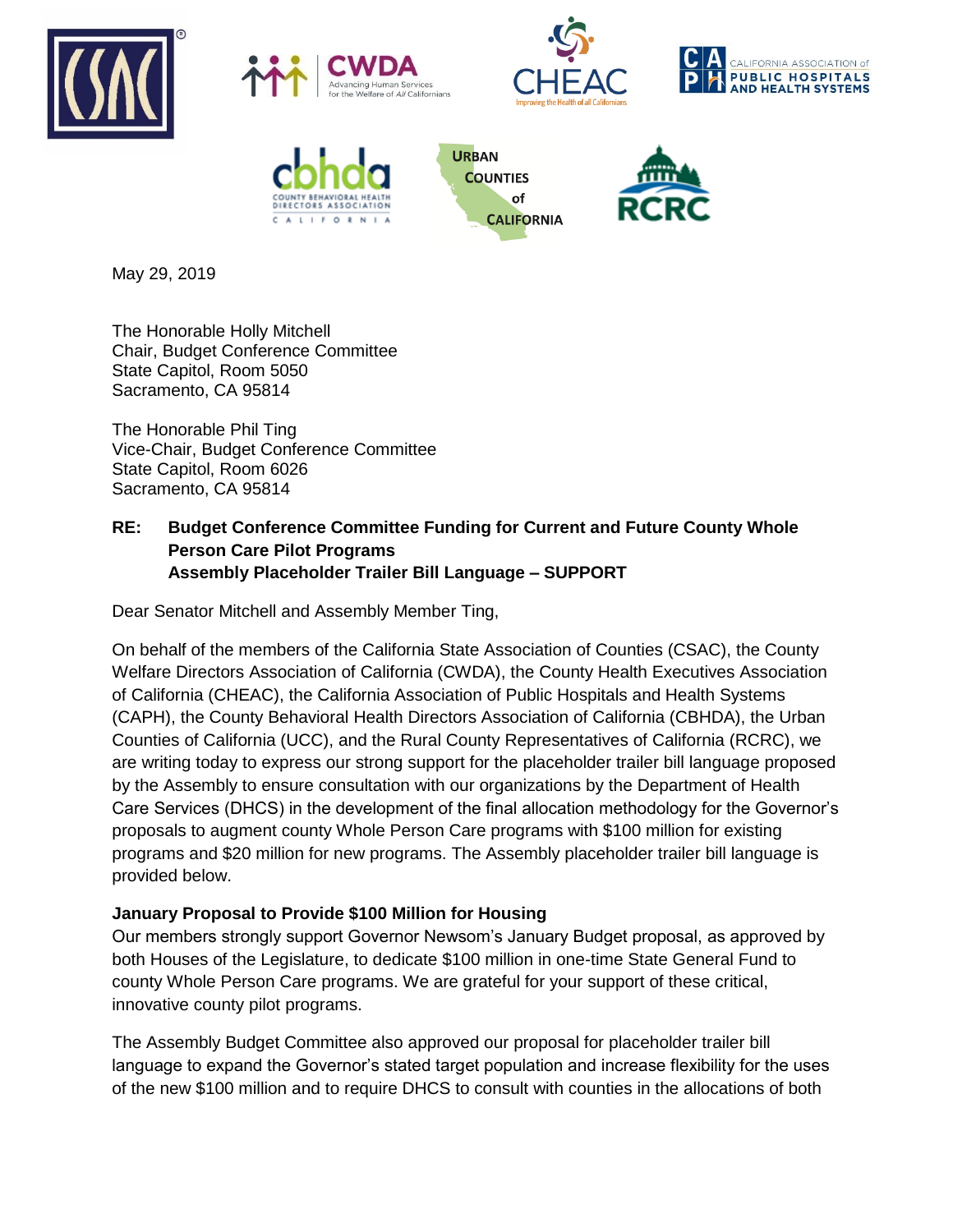Page 2 Re: WPC May 29, 2019

the \$100 million and \$20 million. This language is necessary to the effective and efficient implementation of this new funding to help house Whole Person Care clients and assist additional counties in implementing the Whole Person Care concept.

## Target Population

The Governor proposed that the new \$100 million may only be used for Whole Person Care clients who are Medi-Cal beneficiaries living with severe mental illness and who are homeless or at risk of homelessness. However, the 25 current county Whole Person Care pilots enroll a range of Medi-Cal beneficiaries who are high-risk high-utilizers of health care who may have significant housing needs, including individuals who:

- Have repeated incidents of avoidable emergency use, hospital admissions, or nursing facility placement;
- live with two or more chronic conditions;
- live with mental health and/or substance use disorders;
- are currently experiencing homelessness;
- are at risk of homelessness, including individuals with no place to live following release from an institution such as hospitals, skilled nursing facilities, IMDs, jails and state prison.

The target population for any particular county Whole Person Care pilot, therefore, may or may not entirely overlap with the Governor's proposed target population for the new housing funds; creating new criteria for a target population that overlaps, but is different from, the Whole Person Care pilots, is an administrative burden in return for little to no gains in prioritizing funding use among the many individuals we serve who have housing needs. We therefore recommend that Whole Person Care pilots be allowed discretion to identify the population that could most benefit from the state's allocation of housing funds, consistent with their approved pilot agreement with DHCS.

### Flexible Housing Services Needs are Critical

Additionally, we recommend permitting several broad categories of housing or housing-related uses with this state-only funding. In his January proposal, the Governor referred to "supportive housing," while the April DHCS funding allocation indicates that the funding may only be used for short- or long-term housing, hotel vouchers, rental subsidies, and capital investments.

Housing-related services are among the most desperately needed resources for Whole Person Care clients, along with funding to create or rehab potential housing. It is imperative that the Conference Committee preserve the opportunity for Whole Person Care programs to use this state-only funding more flexibly than the Governor's proposal or federal Medicaid requirements. By codifying this flexibility, the new funding will be a great boon to the mission of the program: using the "whatever it takes" model to improve the health of Whole Person Care clients.

# **\$20 Million for New Whole Person Care Pilots**

Counties that are not currently participating in the Whole Person Care pilot program are especially excited about the Governor's May Revision proposal, and as approved by both Houses, for \$20 million from the state's Mental Health Services Fund to assist new Whole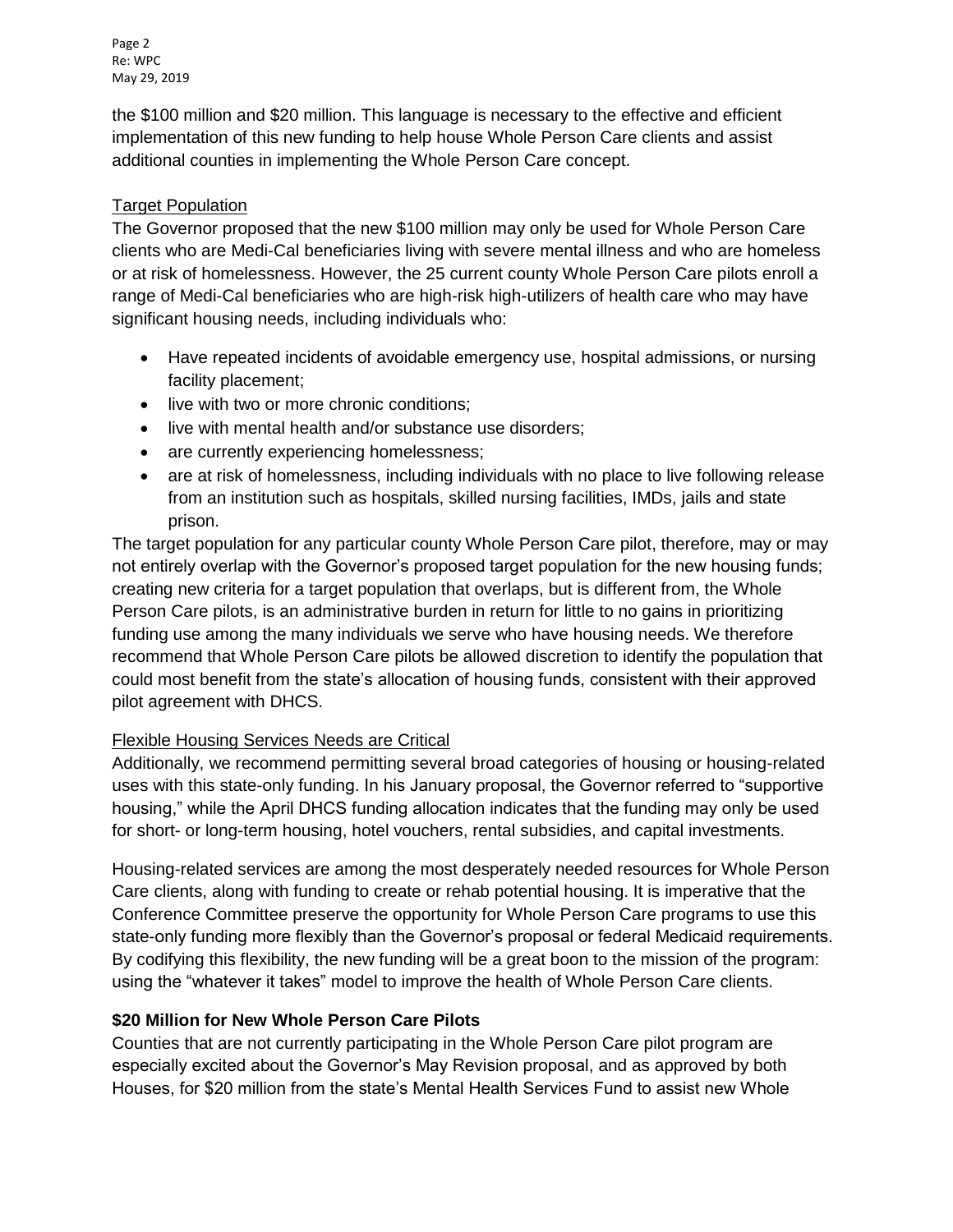Page 3 Re: WPC May 29, 2019

Person Care efforts in additional counties. Like the housing allocation methodology above, it is imperative that counties be involved in the process with DHCS to distribute this funding. Counties, as the ground-level experts on the innovations around the coordination of services, are at the heart of county-led Whole Person Care efforts and can assist the state in leveraging the new funding to the highest extent possible.

In closing, our associations strongly support the proposed investments of \$100 million in housing services and \$20 million to expand this innovative program to additional counties with the Assembly's proposed placeholder trailer bill language provided below. Our members stand ready to leverage this welcome funding from the state to support the health and housing needs of our Whole Person Care clients. We appreciate your consideration of our request to adopt the Assembly's placeholder trailer bill language and are available to assist as the process moves forward.

Thank you,

=arah M. Ting

Farrah McDaid Ting CSAC (916) 650-8110

Cathy Senderling-Michel

Cathy Senderling-McDonald CWDA (916) 443-1749

l Hast

Sarah (Muller) Hesketh CAPH (510) 874-7100

M.G.h

Michelle Gibbons CHEAC (916) 327-7540

Michell Don

Michelle Cabrera **CBHDA** (916) 556-3477

clef (north findsag

Kelly Brooks-Lindsey **UCC** (916) 327-7531

Aracy Rhine

Tracy Rhine RCRC (916) 447-4806